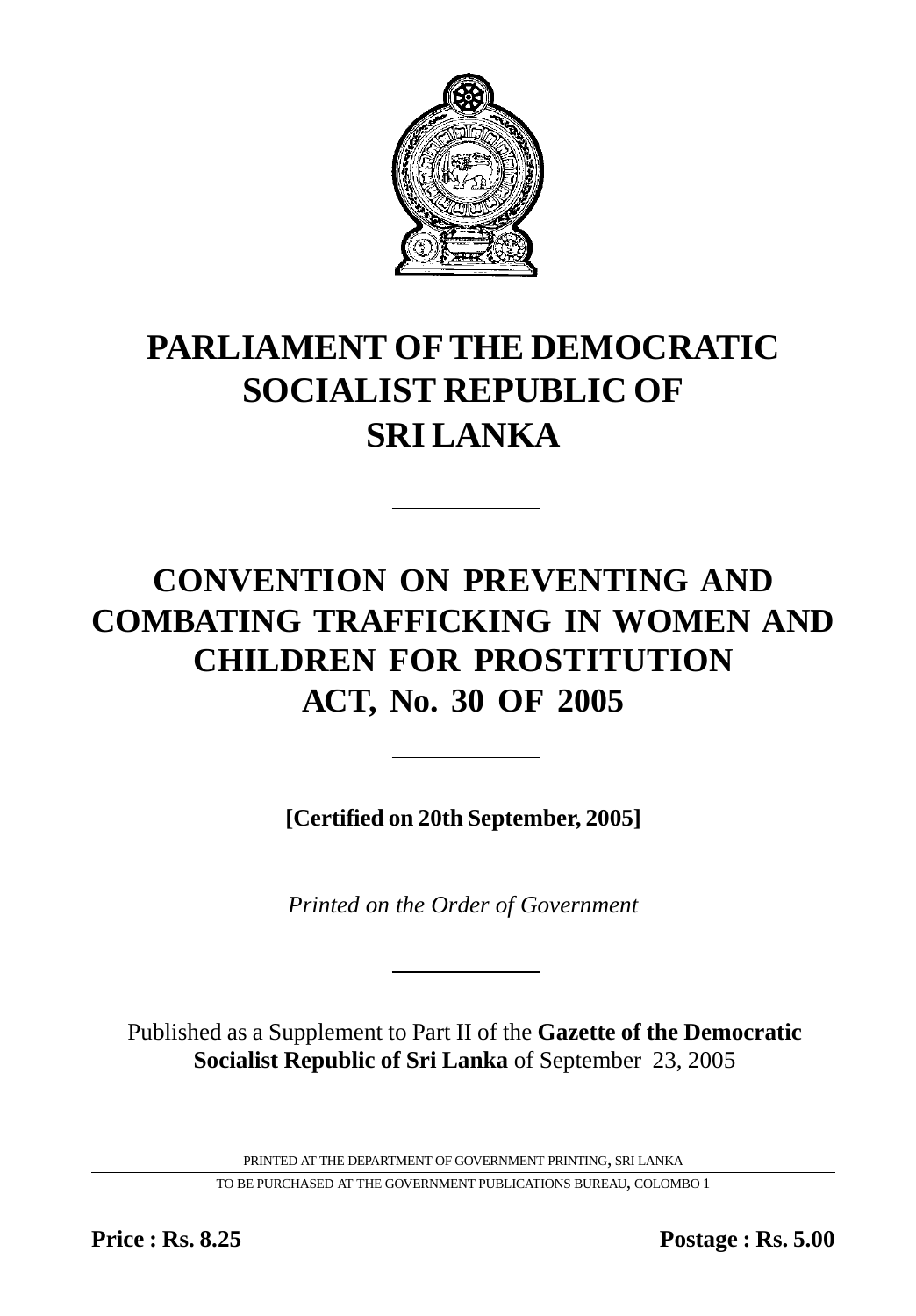[Certified on 20th September, 2005]

L.D.—O. 49/2003.

AN ACT TO GIVE EFFECTTO THE SAARC CONVENTION ONPREVENTING AND COMBATING TRAFFICKING IN WOMEN AND CHILDREN FOR PROSTITUTION AND TO PROVIDE FOR FOR MATTERS CONNECTED THEREWITH OR INCIDENTAL THERETO

Preamble. WHEREAS a Convention on Preventing and Combating Trafficking in Women and Children for Prostitution was adopted at Kathmandu by the the South Asian Association for Regional Co-operation (SAARC) in January, Two Thousand and Two :

AND WHEREAS the Government of Sri Lanka became a signatory to the aforesaid Convention on the fifth day of January, Two Thousand and Two :

AND WHEREAS it is obligatory for the Government of Sri Lanka to make legal provision to give effect to the provisions of the aforesaid Convention in Sri Lanka :

NOW THEREFORE be it enacted by the Parliament of the Democratic Socialist Republic of Sri Lanka as follows :—

**1.** This Act may be cited as the Convention on Preventing and Combating Trafficking in Women and Children for Prostitution Act, No. 30 of 2005 and shall come into operation on such date as the Minister by Order published in the Gazette certifies as the date on which the Convention on Preventing and Combating Trafficking in Women and Children for Prostitution signed at Kathmandu on January 05, 2002 (hereinafter referred to as the "Convention"), enters into force in respect of Sri Lanka.

- **2.** (1) Any person who—
	- (i) keeps, maintains or manages ;
- (ii) knowingly finances or takes part in the financing of ; or

Short title and date of operation.

Offence of trafficking of women and children for prostitution.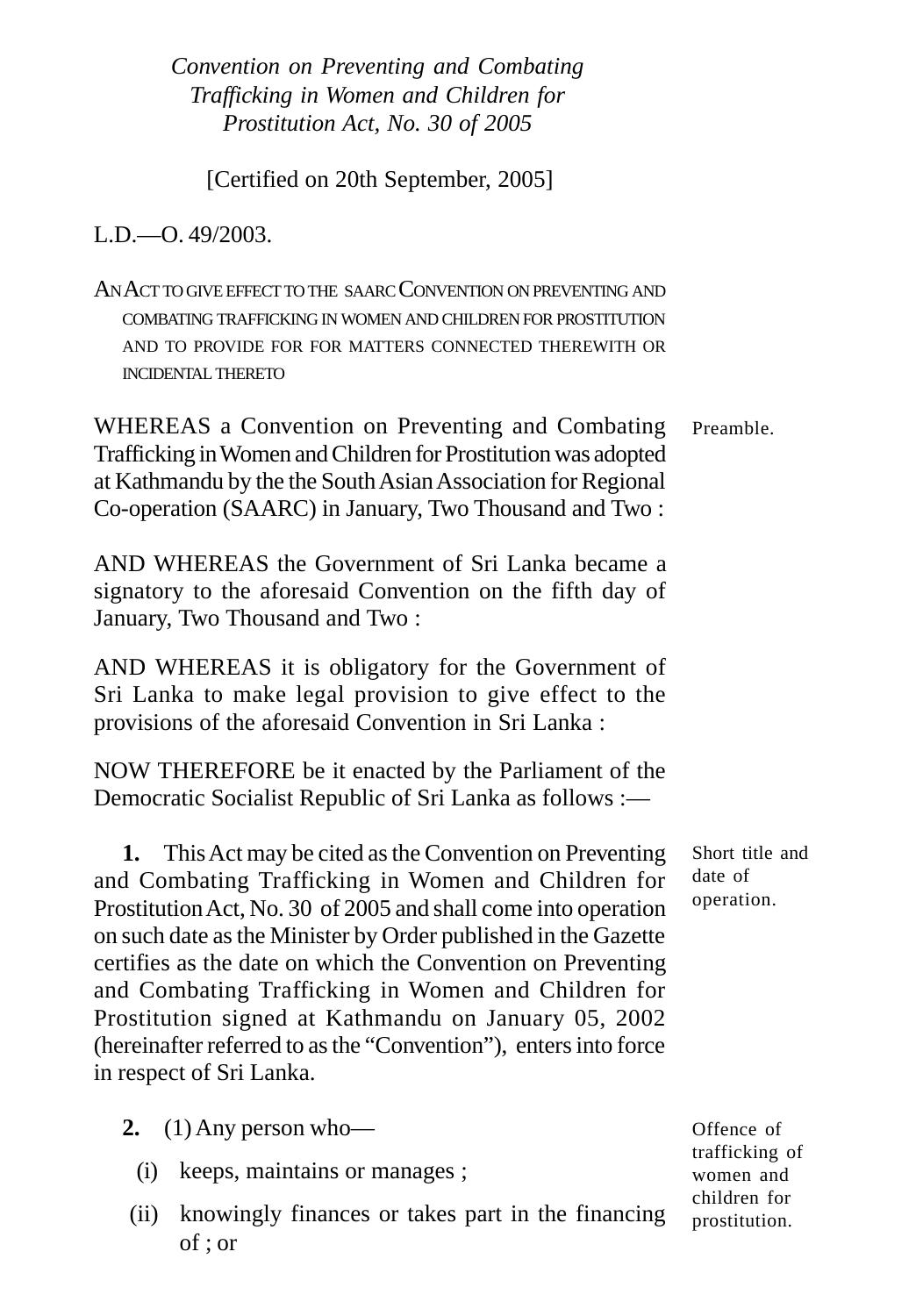(iii) knowingly lets or rents,

a building or other place or any part thereof for the purpose of trafficking of women and children for prostitution or any matter connected thereto, shall be guilty of an offence under this Act.

(2) Any person who—

(*a*) attempts to commit ;

- (*b*) aids or abets in the commission of ;
- (*c*) conspires to commit,

an offence under subsection (1) shall be guilty of an offence under this Act.

(3) (*a*) Any person who is guilty of an offence under subsections (1) or (2) of this section shall be punished with imprisonment of either description for a period not less than three years and not exceeding fifteen years and be liable to a fine.

(*b*) The Court may recover compensation to be paid to the victim by way of a fine imposed under paragraph (*a*), taking into consideration the nature of the offence. A further term of imprisonment which may extend to five years may be imposed in the case of a failure to pay compensation.

(c) In case the offence is committed on a subsequent occasion, the offender shall be punished with twice the punishment and fine as is specified in respect of the offence.

(4) In this section "abet" and "conspiracy" shall have the same meaning as in sections 100, 101 and 113A respectively, of the Penal Code.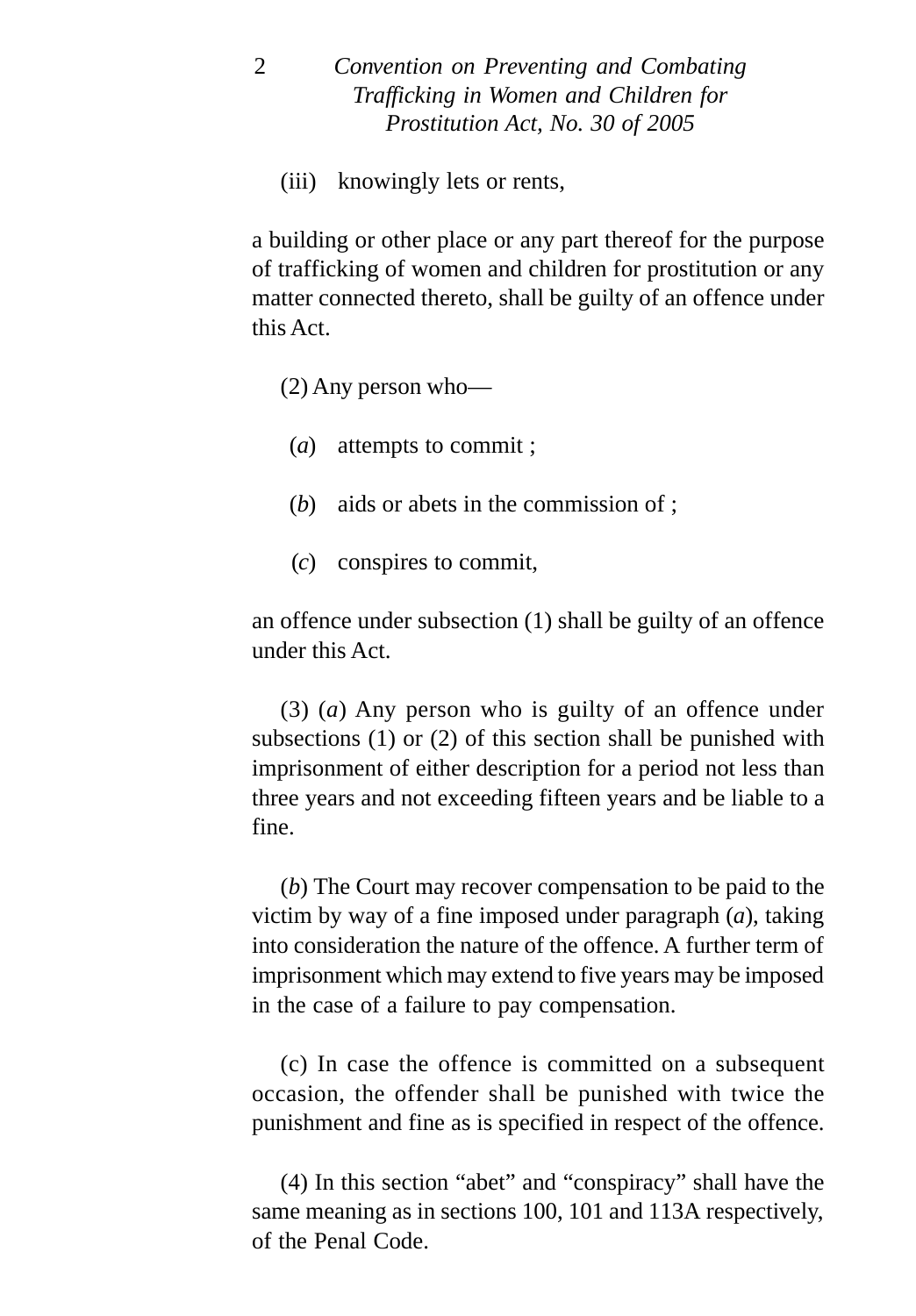**3.** (1) The High Court of Sri Lanka holden in Colombo or the High Court established by Article 154P of the Constitution for the Western Province holden in Colombo, shall, notwithstanding anything in any other law, have exclusive jurisdiction to hear, try and punish the offences under this Act.

(2) Where an act constituting an offence under this Act is committed outside Sri Lanka, the High Court referred to in subsection (1) shall have jurisdiction to try such offence as if it were committed within Sri Lanka, if —

- (*a*) the person who committed such act is present in Sri Lanka ;
- (*b*) such act is committed by a citizen of Sri Lanka or by a stateless person who has his habitual residence in Sri Lanka ; or
- (*c*) the person in relation to whom the offence is alleged to have been committed is a citizen of Sri Lanka.

**4.** Where an offence under subsections (1) and (2) of section 2 is committed—

- (*a*) by a person (hereinafter referred to as an "offender"), who—
	- (i) is a member of, or is involved in the activities of, an organized criminal group which is involved in the trafficking of women and children;
	- (ii) is involved in other international organized criminal activities ;
	- (iii) has inflicted violence or used arms in the commission of the offence ;
	- (iv) is holding public office and by virtue thereof is misusing fully the powers and authorities of that office ;

High Court to try offences under this Act.

Aggravating Circumstances.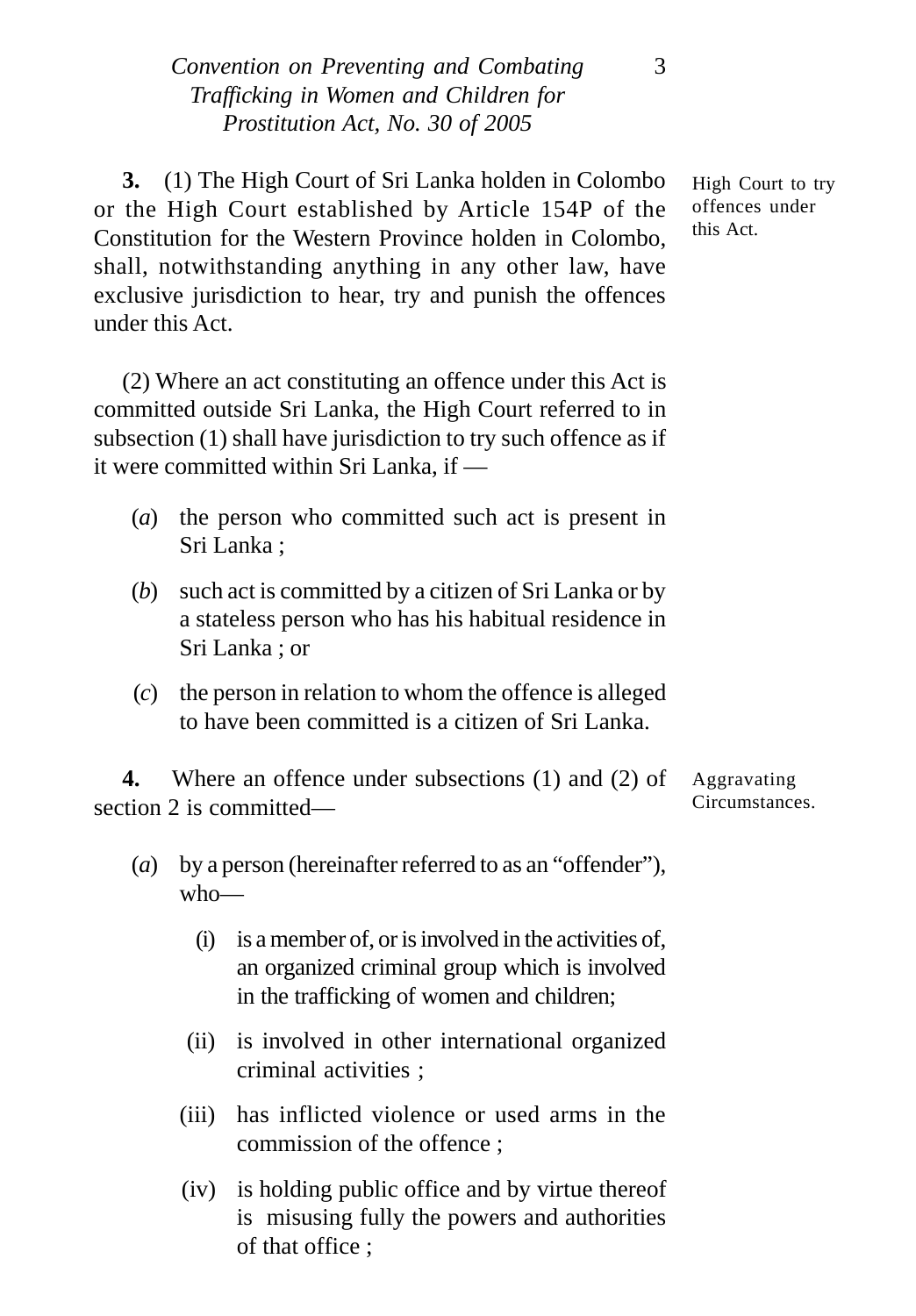- (v) is involved in victimisation or trafficking of children ; and
- (vi) is a previously convicted person particularly of similar offences ; or
- (*b*) in a custodial institution or in an educational institution or social facility or in their immediate vicinity or in other places to which children and students visit for educational, sports, social and cultural activities,

such facts shall be taken into account by the High Court in exercising its jurisdiction over the offences referred to in subsections (1) and (2) of section 2 having regard to the grave nature of the offences committed.

**5.** Where a person who is not a citizen of Sri Lanka is arrested for an offence under this Act, such person shall be entitled—

- (*a*) to communicate without delay, with the nearest appropriate representative, of the State of which he is a national or which is otherwise entitled to protect his rights, or if he is stateless person, with the nearest appropriate representative of the state in the territory of which he was habitually resident ; and
- (*b*) to be visited by a representative of that State.

**6.** The Extradition Law No. 8 of 1977 is hereby amended by the insertion immediately before Part B of the Schedule to that Law, of the following item :—

"(47) An offence covered by the SAARC Convention on Preventing and Combating Trafficking in Women and Children for Prostitution Act, No. 30 of 2005.".

Rights of certain persons arrested for the offences made under this Act.

Amendment to the Extradition Law No. 8 of 1977.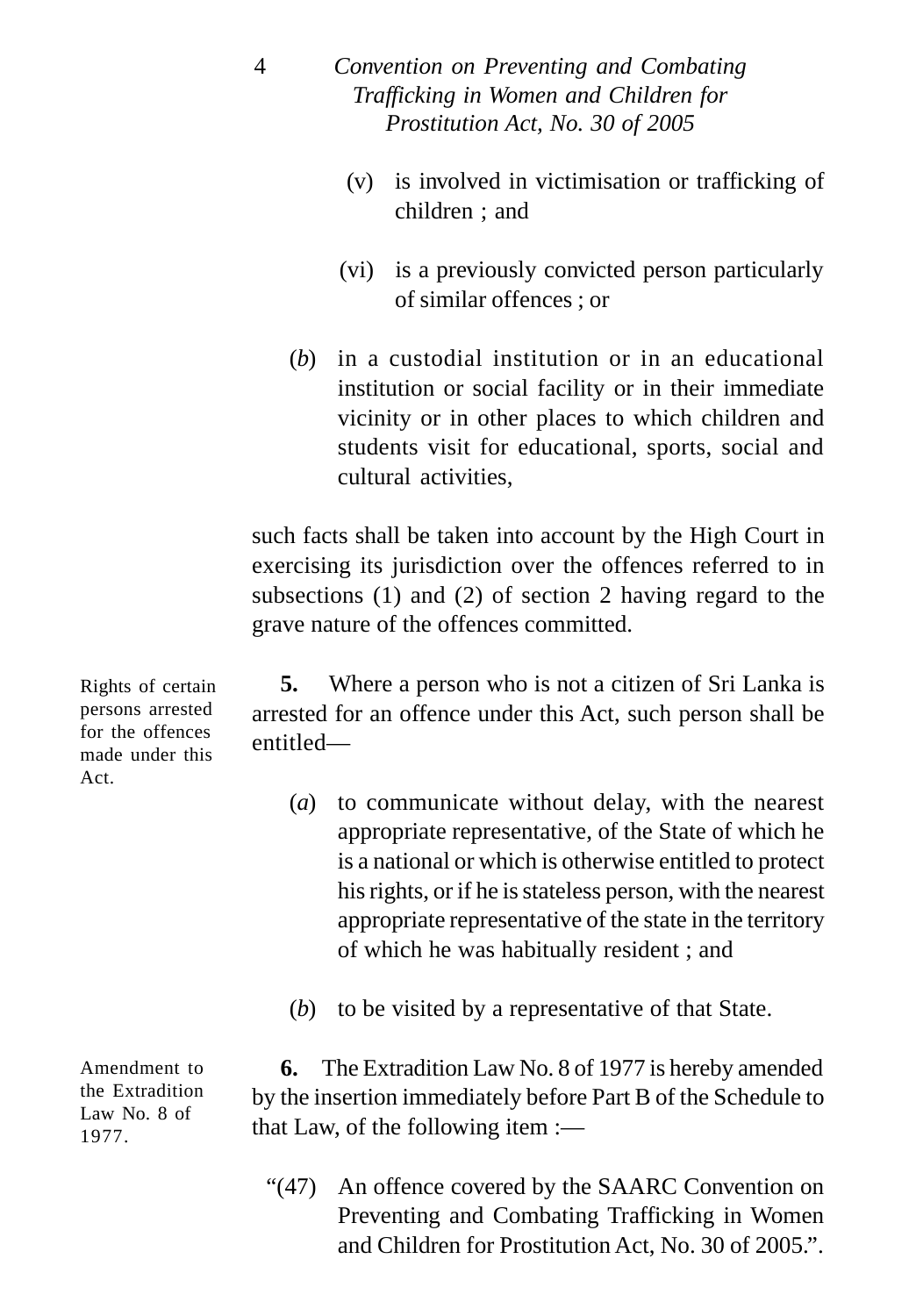**7.** Where there is an extradition arrangement made by the Government of Sri Lanka with any Convention State in force on the date on which this Act comes into operation, such arrangement shall be deemed, for the purposes of the Extradition Law, No. 8 of 1977, to include provision for extradition in respect of the offences specified in the Schedule to this Act.

**8.** Where there is no extradition arrangement made by the Government of Sri Lanka with any Convention State the Minister may, by Order published in the Gazette, treat the Convention, for the purposes of the Extradition Law, No. 8 of 1977, as an extradition arrangement made by the Government of Sri Lanka with that Convention State, providing for extradition in respect of the offences specified in the Schedule to this Act.

**9.** Where a request is made to the Government of Sri Lanka by or on behalf of the Government of a Convention State for the extradition of any person accused or convicted of an offence described in the Schedule to this Act, the Minister shall, on behalf of the Government of Sri Lanka forthwith notify the Government of the requesting State of the measures that Government of Sri Lanka has taken, or proposes to take, for the prosecution or extradition of that person for that offence.

**10.** (1) The provisions of the Mutual Assistance in Criminal Matters Act, No. 25 of 2002 shall, wherever it is necessary for the investigation and prosecution of an offence under section 2 of this Act, be applicable in respect of the providing of assistance as between the Government of Sri Lanka and other States who are either Commonwealth countries specified by the Minister by Order under section 2 of the aforesaid Act or Non-Commonwealth countries with which the Government of Sri Lanka has entered into an agreement in terms of the aforesaid Act.

Existing extradition arrangements with convention States deemed to provide for offences in the Schedule.

Minister may treat convention as an extradition arrangement between Sri Lanka and certain convention States, in respect of offences in the Schedule.

Duty of Minister to notify requesting State of measures taken against persons for whose extradition a request is made.

Assistance to Convention States.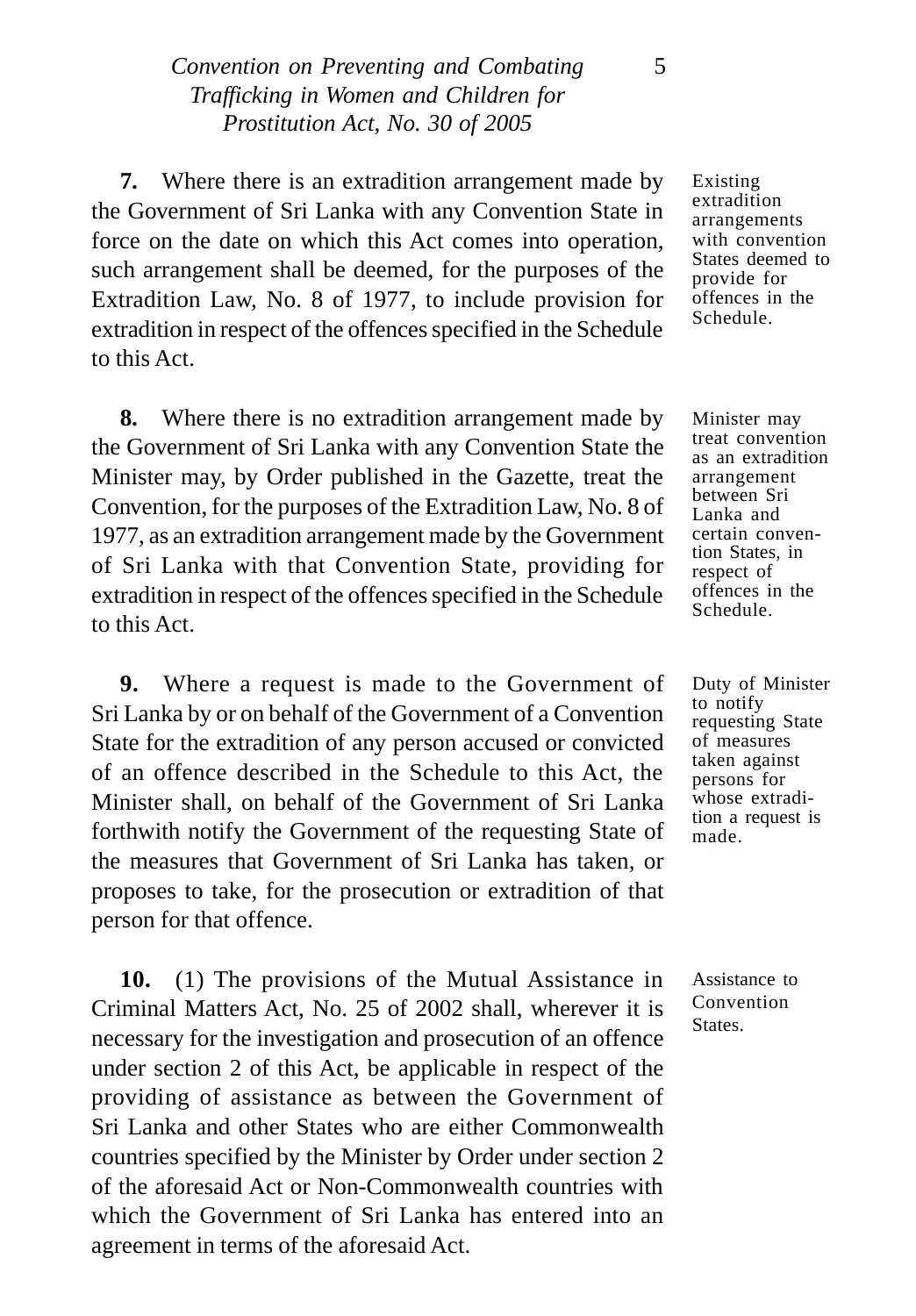(2) In the case of a country which is neither a Commonwealth country specified by the Minister by Order under section 2 of the aforesaid Act nor a Non-Commonwealth country with which the Government of Sri Lanka entered into an agreement in terms of the aforesaid Act, then it shall be the duty of the Government to afford all such assistance to, and may through the Minister request all such assistance from, a convention country, as may be necessary for the investigation and prosecution of an offence under section 2, to the extent required for the discharge of its obligations under the SAARC Convention (including assistance relating to the taking of evidence and statements, the serving of process and the conduct of searches).

(3) The grant of assistance to a Convention State may be made subject to such terms and conditions as the Minister thinks fit.

**11.** (1) The Minister may from time to time issue such general or special directions as are necessary for the implementation of the principles and provisions of the Convention as are embodied in this Act. Minister to issue

> (2) The Minister shall, where necessary, issue such directions as may be necessary to provide the victims of trafficking with accommodation and shelter and other facilities where necessary in the institutions established under any written law for such purpose.

> **12.** The Minister shall take such measures and from time to time issue such directions or guidelines as are necessary—

- (*a*) to create awareness among the law enforcement agencies and the judiciary of the offences under the Convention;
- (*b*) to appoint such officers to any regional task force that may be established for the purpose of implementation of the provisions of this Act ;

directions.

Minister may take additional measures to combat trafficking.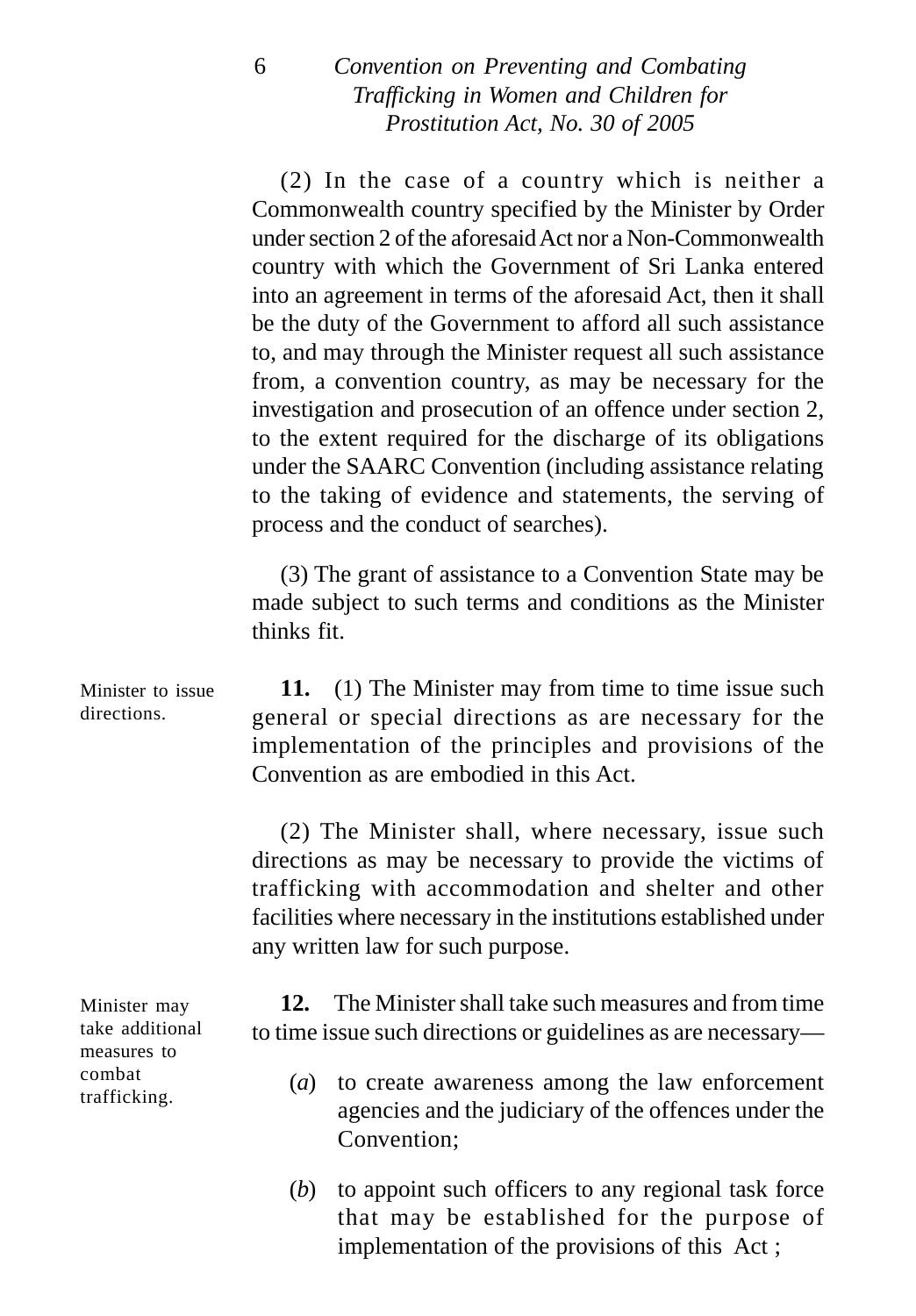- (*c*) to share information in respect of the sources involved in trafficking and their *modus operandi* through the different modes of travel. (Information in this paragraph shall include the specific details recorded in the course of investigation) ;
- (*d*) to take necessary measures for the purpose of monitoring the activities of the institutions involved in foreign employment to prevent women and children being trafficked in the guise of being provided employment ;
- (*e*) to promote awareness by way of media exposure or other measures to publicize the problem of trafficking in women and children and its underlying causes including the projection of negative images of women;
- (*f*) to take such other measures to focus on the prevention and development of efforts being taken in areas known to be source areas for trafficking;
- (*g*) to take steps to repatriate the victims of cross border trafficking, and the provision of legal advice and health care where necessary;
- (*h*) to establish on its own or with the assistance of nongovernmental organizations such places or institutions of shelter and rehabilitation for the victims of trafficking; and
- (*i*) to make every endeavour to provide the victims with counselling and job training.

**13.** In the event of any inconsistency between the Sinhala and Tamil texts of this Act, the Sinhala text shall prevail.

Sinhala text to prevail in case of inconsistency.

**14.** In this Act, unless the context otherwise requires— Interpretation.

"child" means a person who has not attained the age of eighteen years;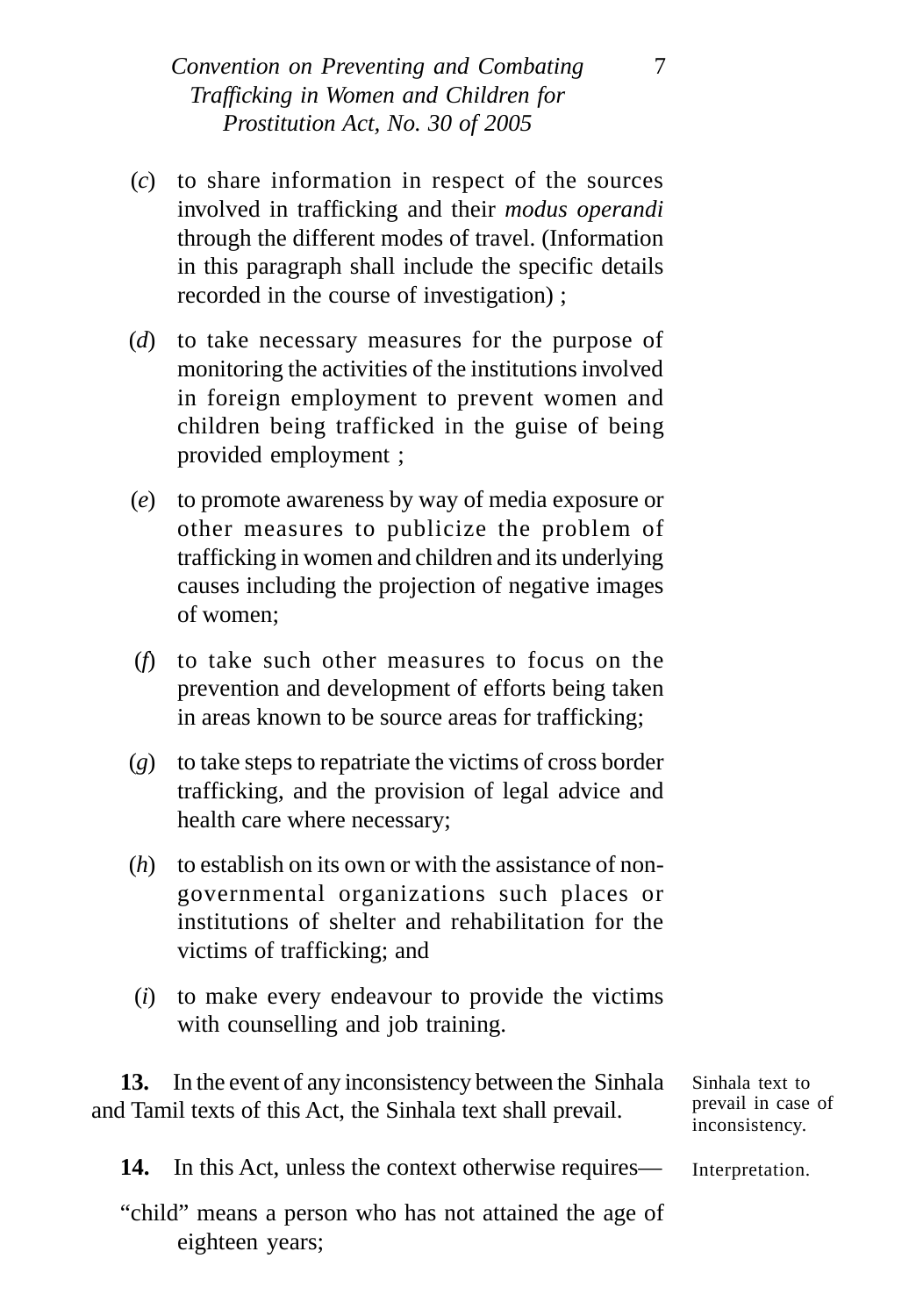- "persons subjected to trafficking" means women and children victimized or forced into prostitution by the traffickers by deception, threat, coercion, kidnapping, sale, fraudulent marriage or any other unlawful means;
- "prostitution" means the sexual exploitation or abuse of persons for commercial purposes;
- "repatriation" means return to the country of origin of the persons subjected to trafficking across international frontiers;
- "traffickers" means any person, agency or institution engaged in any form of trafficking;
- "trafficking" means the moving, selling or buying of women and children for prostitution within and outside a country for monetary or other considerations with or without the consent of the person being subjected to trafficking.

SCHEDULE (Sections 7.8, and 9)

- (*a*) Keeping, maintaining or managing of any building or other place or part thereof to be used for the purpose of trafficking in women and children;
- (*b*) Knowingly finances the use of any building or other place or part thereof to be used for the purpose of trafficking in women and children;
- (*c*) Taking part in the financing of any building or other place or part thereof to be used for the purpose of trafficking in women and children;
- (*d*) Knowingly letting or renting of any building or other place or part thereof to be used for the purpose of trafficking in women and children;
- (*e*) Attempt to commit any of the offences set out in paragraphs (*a*) to (*d*);
- (*f*) Aiding or abetting the commission of, any of the offences set out in paragraphs (*a*) to (*d*);
- (*g*) Conspiring to commit any of the offences set out in paragraphs (*a*) to (*d*).